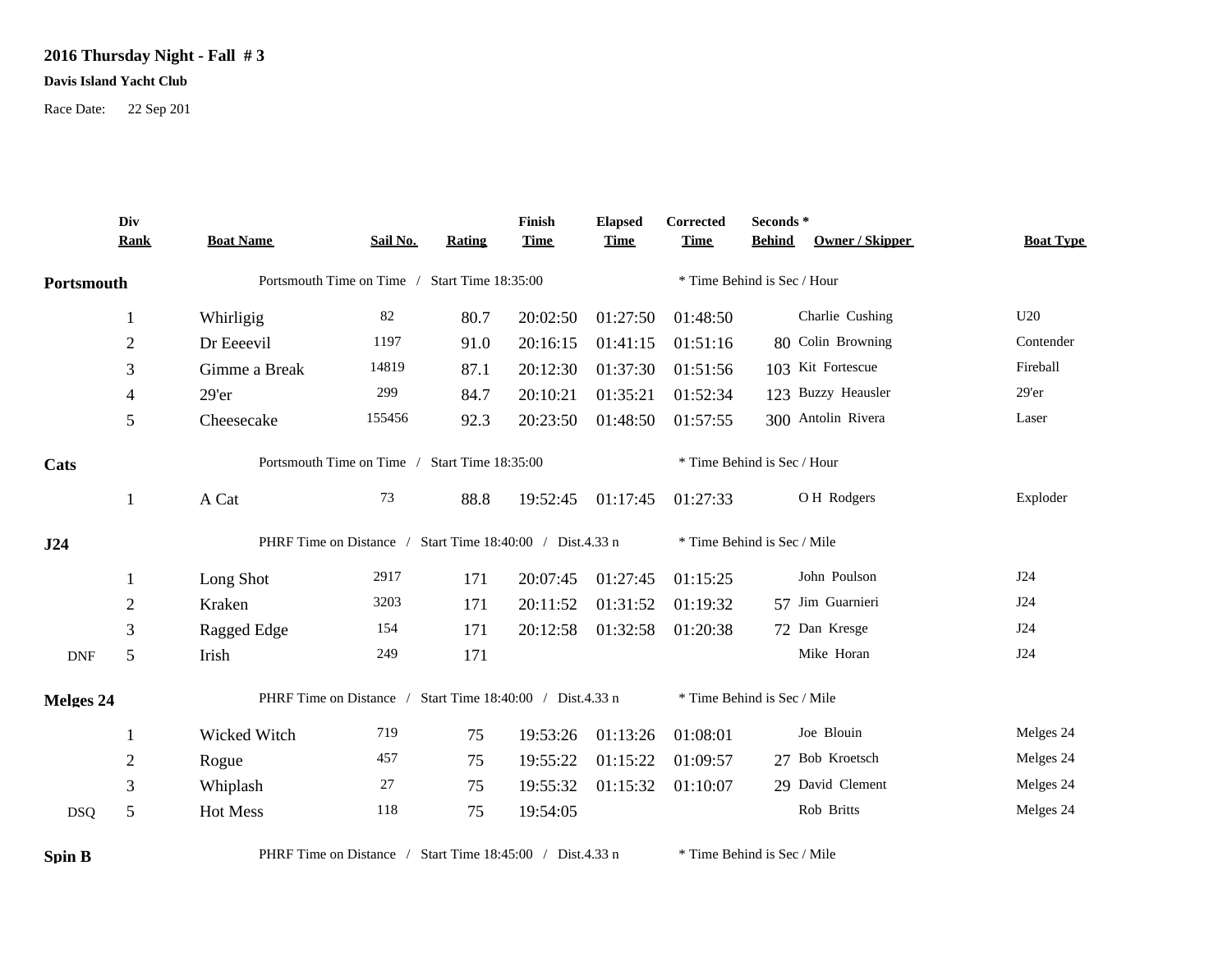|                   | 1              | Fully Involved          | 97925                                                     | 135 | 20:06:31 | 01:21:31          | 01:11:46                    | Steve Vincent               | $B-25$             |  |  |  |
|-------------------|----------------|-------------------------|-----------------------------------------------------------|-----|----------|-------------------|-----------------------------|-----------------------------|--------------------|--|--|--|
|                   | $\overline{c}$ | Meltemi                 | 40787                                                     | 132 | 20:07:25 | 01:22:25          | 01:12:53                    | 15 Alex Korakis             | S <sub>2</sub> 9.1 |  |  |  |
|                   | 3              | Privateer               | $282\,$                                                   | 132 | 20:10:05 | 01:25:05          | 01:15:33                    | 52 Chris Jones              | S <sub>2</sub> 9.1 |  |  |  |
|                   | 4              | Bay Wolf                | 40177                                                     | 132 | 20:11:03 | 01:26:03          | 01:16:31                    | 66 John Brennan             | S <sub>2</sub> 9.1 |  |  |  |
|                   | 5              | Junior                  | 41186                                                     | 123 | 20:10:33 | 01:25:33          | 01:16:40                    | 68 Frank Selph Jr           | J27                |  |  |  |
|                   | 6              | Untouchable             | 11                                                        | 111 | 20:09:57 | 01:24:57          | 01:16:56                    | 72 Todd Saunders            | Elliott 770        |  |  |  |
|                   | 7              | Mal De Mer              | 747                                                       | 156 | 20:14:48 | 01:29:48          | 01:18:33                    | 94 Richard Karran           | Wavelength 24      |  |  |  |
|                   | 8              | Volcano                 | 7170                                                      | 111 | 20:13:13 | 01:28:13          | 01:20:12                    | 117 Don Rychel              | Tripp 26           |  |  |  |
|                   | 9              | Dr Bligh                | 30                                                        | 132 | 20:15:19 | 01:30:19          | 01:20:47                    | 125 Michael Maher           | S <sub>2</sub> 9.1 |  |  |  |
| Spin A            |                |                         | PHRF Time on Distance / Start Time 18:50:00 / Dist.4.33 n |     |          |                   |                             | * Time Behind is Sec / Mile |                    |  |  |  |
|                   | 1              | Hot Water               | 42696                                                     | 72  | 20:02:30 | 01:12:30          | 01:07:18                    | Jose Suarezhoyos            | J35                |  |  |  |
|                   | $\overline{2}$ | No Limit                | 39526                                                     | 42  | 20:01:31 | 01:11:31          | 01:08:29                    | 16 Burns/ Zonnenberg        | Farr 395           |  |  |  |
|                   | 3              | Mad Cow 2               | 46453                                                     | 57  | 20:04:02 | 01:14:02          | 01:09:55                    | 36 Ed Ruark/ Dave German    | $B-32$             |  |  |  |
|                   | 4              | Rocket                  | 48                                                        | 72  | 20:08:36 | 01:18:36          | 01:13:24                    | 85 Grimsdale/ Nelson        | J35                |  |  |  |
|                   | 5              | Fire & Ice              | 83198                                                     | 81  | 20:13:59 | 01:23:59          | 01:18:08                    | 150 George Cussins          | J105               |  |  |  |
|                   | 6              | Kicks                   | 50                                                        | 99  | 20:16:21 | 01:26:21          | 01:19:12                    | 165 Peter Hartleb           | J92s               |  |  |  |
|                   | $\tau$         | Wired                   | 39511                                                     | 42  | 20:17:33 | 01:27:33          | 01:24:31                    | 239 Brocks/ Achilles        | Farr 395           |  |  |  |
| Non Spin A        |                |                         | PHRF Time on Distance / Start Time 18:55:00 / Dist.4.83 n |     |          |                   | * Time Behind is Sec / Mile |                             |                    |  |  |  |
|                   | 1              | <b>Boat</b>             | 57                                                        | 180 | 20:24:06 | 01:29:06          | 01:14:37                    | Larry Willis                | Wavelength         |  |  |  |
|                   | 2              | W T Flyer               | 97                                                        | 153 | 20:26:06 | 01:31:06          | 01:18:47                    | 52 Ullman/ Bostick          | Pearson 30         |  |  |  |
|                   | 3              | Long Gone               | 10225                                                     | 161 | 20:30:01 | 01:35:01          | 01:22:03                    | 92 Phil Walller             | Morgan 42          |  |  |  |
|                   | 4              | Another Road            | H <sub>100</sub>                                          | 174 | 20:31:55 | 01:36:55          | 01:22:55                    | 103 Kevin Fouche            | Heritage WI 36     |  |  |  |
|                   | 5              | <b>Emotional Rescue</b> | 22268                                                     | 176 | 20:37:13 | 01:42:13          | 01:28:03                    | 167 Dave Coffee             | C & C 36           |  |  |  |
|                   | 6              | Vendeval the Pearl      | 005                                                       | 164 | 20:38:14 | 01:43:14 01:30:02 |                             | 192 Lee Burstiner           | Dufour 39          |  |  |  |
| <b>DNF</b>        | $8\,$          | Reflection              | 244                                                       | 180 |          |                   |                             | Jim Mallory                 | C & C 36           |  |  |  |
| <b>Non Spin B</b> |                |                         | PHRF Time on Distance / Start Time 18:55:00 / Dist.4.83 n |     |          |                   |                             | * Time Behind is Sec / Mile |                    |  |  |  |
|                   | $\mathbf{1}$   | Volant II               | 99                                                        | 202 | 20:21:47 | 01:26:47          | 01:10:31                    | John Gifford                | J22                |  |  |  |
|                   | $\mathbf{2}$   | Komus                   | 283                                                       | 241 | 20:39:31 | 01:44:31          | 01:25:07                    | 181 Rusty Shenk             | Morgan 24          |  |  |  |
|                   | 3              | Wings                   | 53275                                                     | 207 | 20:38:10 | 01:43:10          | 01:26:30                    | 199 Ralph Stoddard          | <b>C&amp;C 30</b>  |  |  |  |